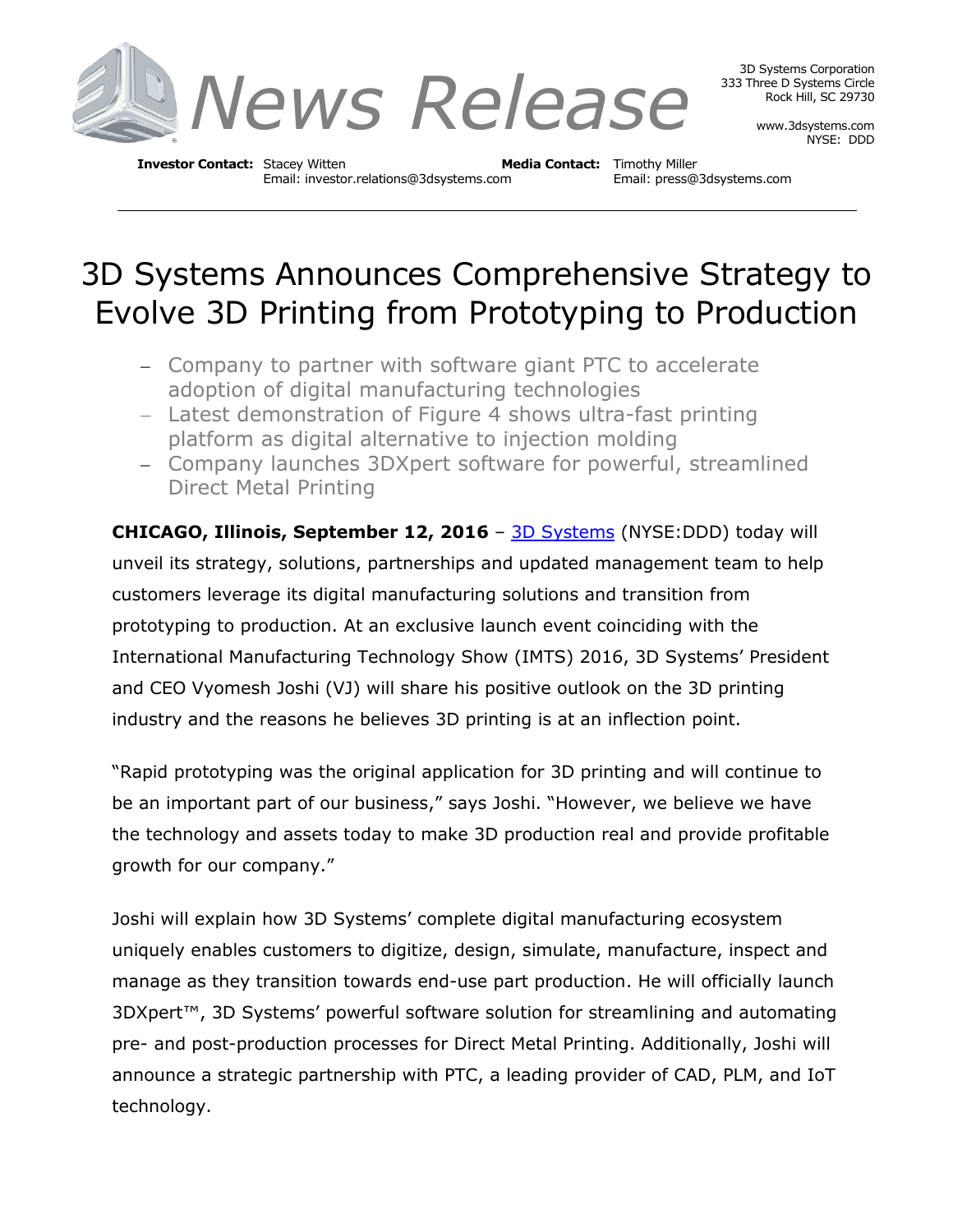#### **PTC alliance expands partner ecosystem**

During 3D Systems' launch event, the company will highlight the elevated importance strategic partnerships with category leaders play in the company's business model and operations. Illustrating that point, Joshi will announce a strategic alliance with software-leader PTC.

Jim Heppelmann, PTC's President and CEO, will join Joshi on stage to share how the two companies are working together to integrate 3D Systems' 3D Sprint™ SDK into PTC's flagship Creo® CAD platform. The collaboration will provide Creo-users with seamless CAD-to-print functionality as well as a full set of print management tools.

"Partnering with 3D Systems allows our users to take full advantage of the power of 3D printing and work seamlessly from digital design to physical part," says Heppelmann. "The 3D Sprint SDK integration into Creo is just the beginning of what our two companies can accomplish across the digital manufacturing value-chain."

## **Figure 4 technology provides digital alternative to injection molding**

Throughout IMTS, 3D Systems will demonstrate the latest advancements to its Figure 4 technology, the company's ultra-fast, modular Stereolithography (SLA) system designed for the production of plastic parts on the factory floor. Featuring print speeds of up to 50-times faster than conventional systems as well as the ability to integrate with secondary processes such as finishing and coating, the productivity and flexibility of the Figure 4 platform make it a viable and intelligent digital alternative to injection molding.

As part of 3D Systems' latest developments, the company has expanded Figure 4 capabilities to incorporate automatic, in-line 3D inspection of parts for closed-loop manufacturing. Simultaneous to part inspection and measurement, the system also generates a real time, detailed report with go/no-go feedback. This process provides users with immediate confidence in part compliance while enabling highly diversified production.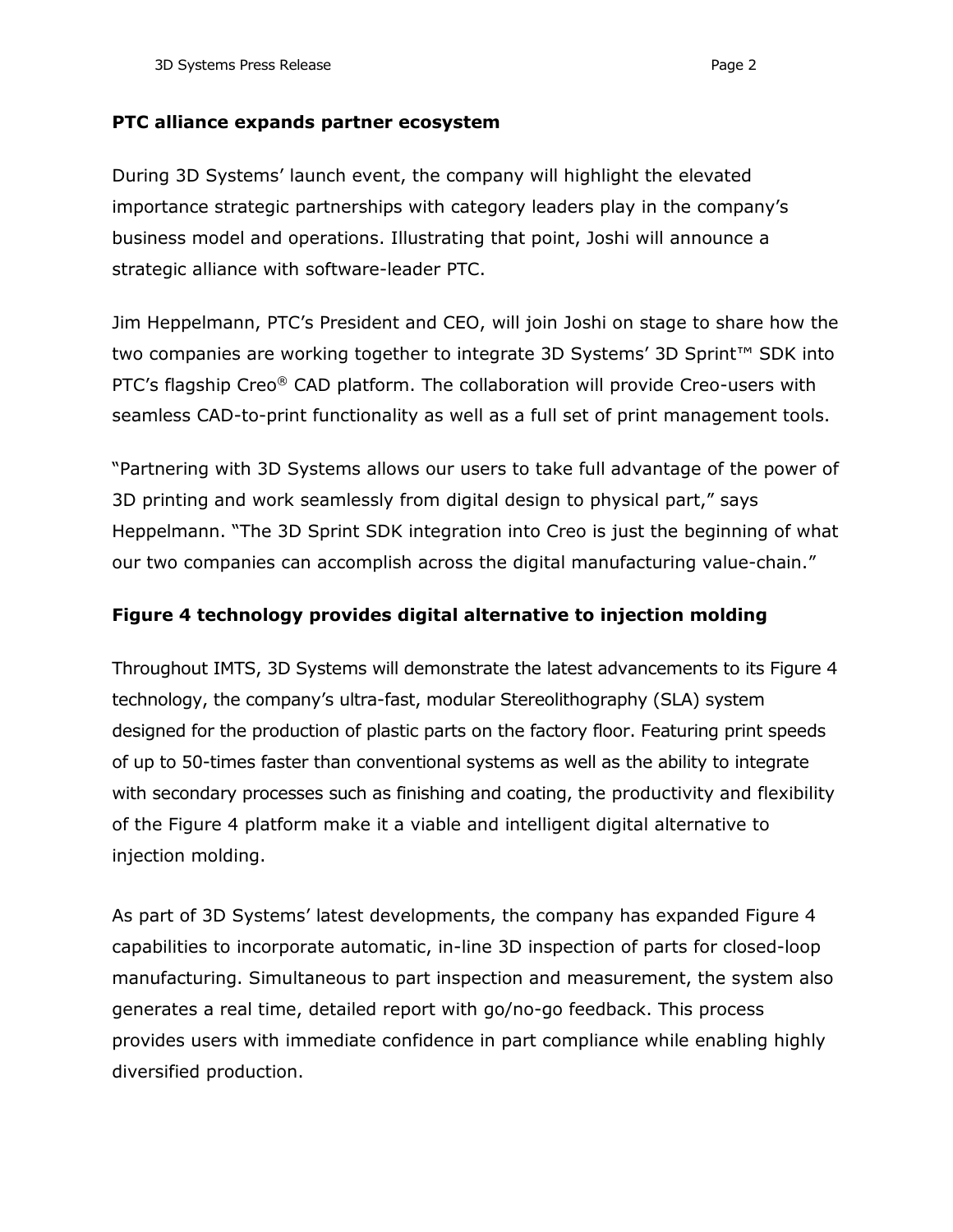#### **3DXpert software revolutionizes Direct Metal Printing**

With a focus on providing a complete production solution for Direct Metal Printing (DMP), 3D Systems will also launch 3DXpert, a comprehensive all-in-one software solution that simplifies and streamlines the metal printing workflow. 3DXpert eliminates the need to work with multiple software packages by covering the full workflow – importing data, optimizing the geometry and lattice creation, calculating the scan-path, arranging the build platform, sending it to the printer and even machining the final part when necessary.

3DXpert allows users to import and work with any geometry (STL, Surfaces, Solid). This helps save valuable time and maintain greater flexibility on change handling, using history-based parametric CAD tools. Structure optimization tools within the software allow users to save weight and material with lightning-fast creation and editing of micro lattices, based on the groundbreaking Volume Representation (V-Rep) technology. The software also enables optimal printing strategies to be assigned to different zones of a part and automatically fuses separately assigned zones into a single scan-path, resulting in minimized print time while maintaining part integrity.

More information on 3DXpert is available [here.](http://www.3dsystems.com/software/3dxpert)

### **New management team to drive operational excellence through experience**

To help grow and scale the business, strengthen execution, and better reach customers in key markets worldwide, 3D Systems will announce an updated operating framework centered around regional execution teams. To support the implementation of this regional go-to-market model and drive operational excellence across the business, CEO Joshi will present several new additions to his management team. Along with recently-announced CFO John McMullen, these incoming executives each bring significant experience in effectively managing similarly structured organizations and have successful track records working alongside Joshi.

New additions to the 3D Systems' management team include: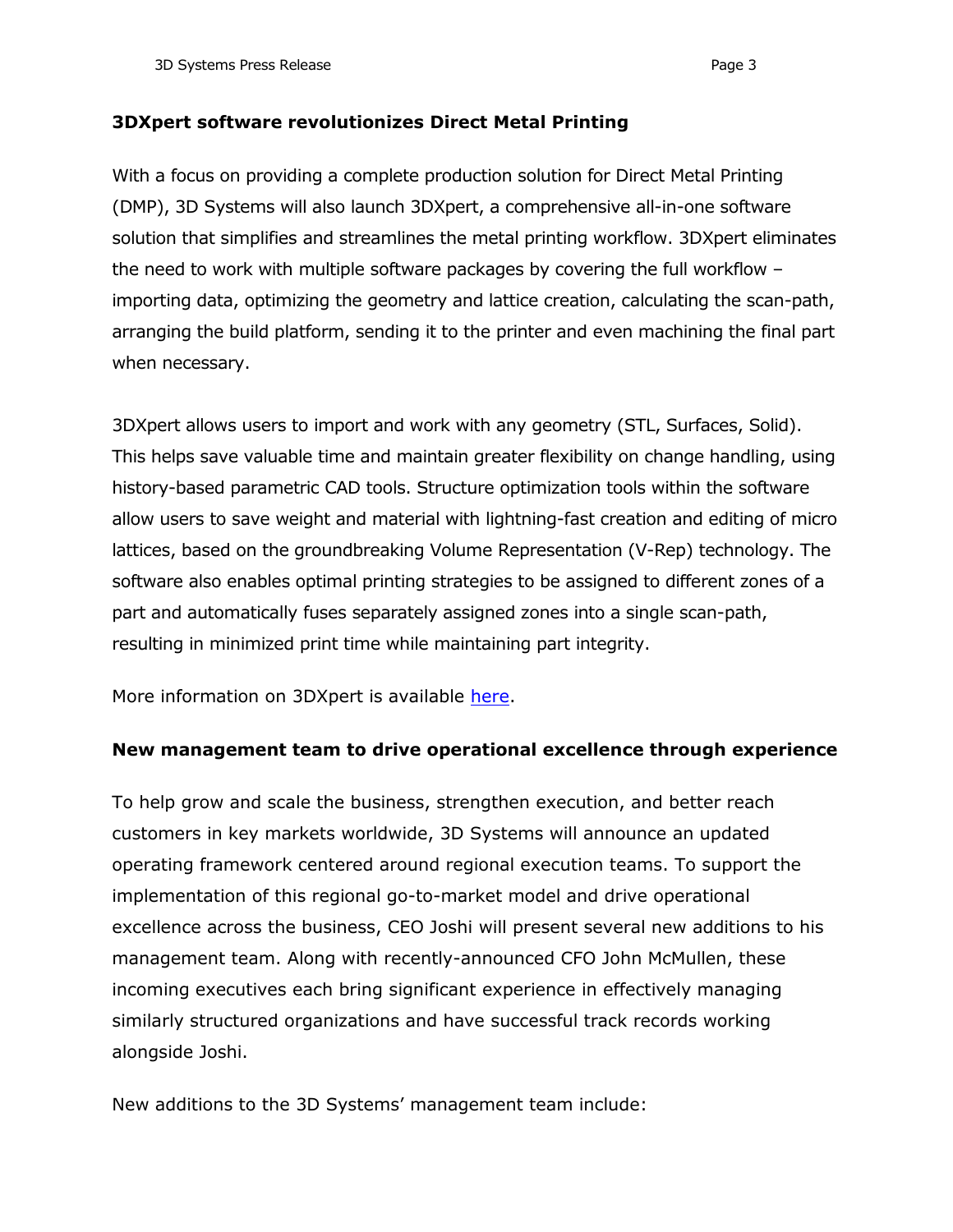- Herbert Koeck, SVP, Go-to-Market, EMEA
- Christopher Morgan, SVP, Go-to-Market, Americas and APAC
- Jim Ruder, SVP, General Manager, Plastics
- Phil Schultz, SVP, On Demand Solutions
- Doug Vaughan, SVP, Marketing and Demand Generation
- Reinhard Winkler, SVP, Supply Chain

"Our new management team combines the talent and domain knowledge of our existing leadership with new additions who have proven success in executing a regional operating framework that balances growth, capital and operational excellence," says Joshi. "With this world-class team, I strongly believe we can capitalize on opportunities in global markets and create value for our customers, partners and shareholders."

# **Strategy and Solutions Event kicks off IMTS 2016**

3D Systems' launch event coincides with the opening of IMTS 2016 at McCormick Place in Chicago. The company will host two demonstration and display booths at the show, one in the CAD/CAM Pavilion of the East Building in booth E-3310 and one in the Additive Manufacturing Pavilion of the North Building in booth N-68. 3D Systems is also prominently featured by partner Methods Machine Tools in the Metal Cutting Pavilion of the South Building in booth S-9119.

Visit [3D Systems' IMTS 2016 event page](http://events.3dsystems.com/imts2016/) for more information or to schedule a booth tour or demonstration.

A live stream of the 2016 Strategy and Solutions Event will be available on the 3D Systems [Investor Relations website,](http://3dsystems.com/investor) beginning at 10:30 AM CT. A replay will also be available following the event.

# **Forward-Looking Statements**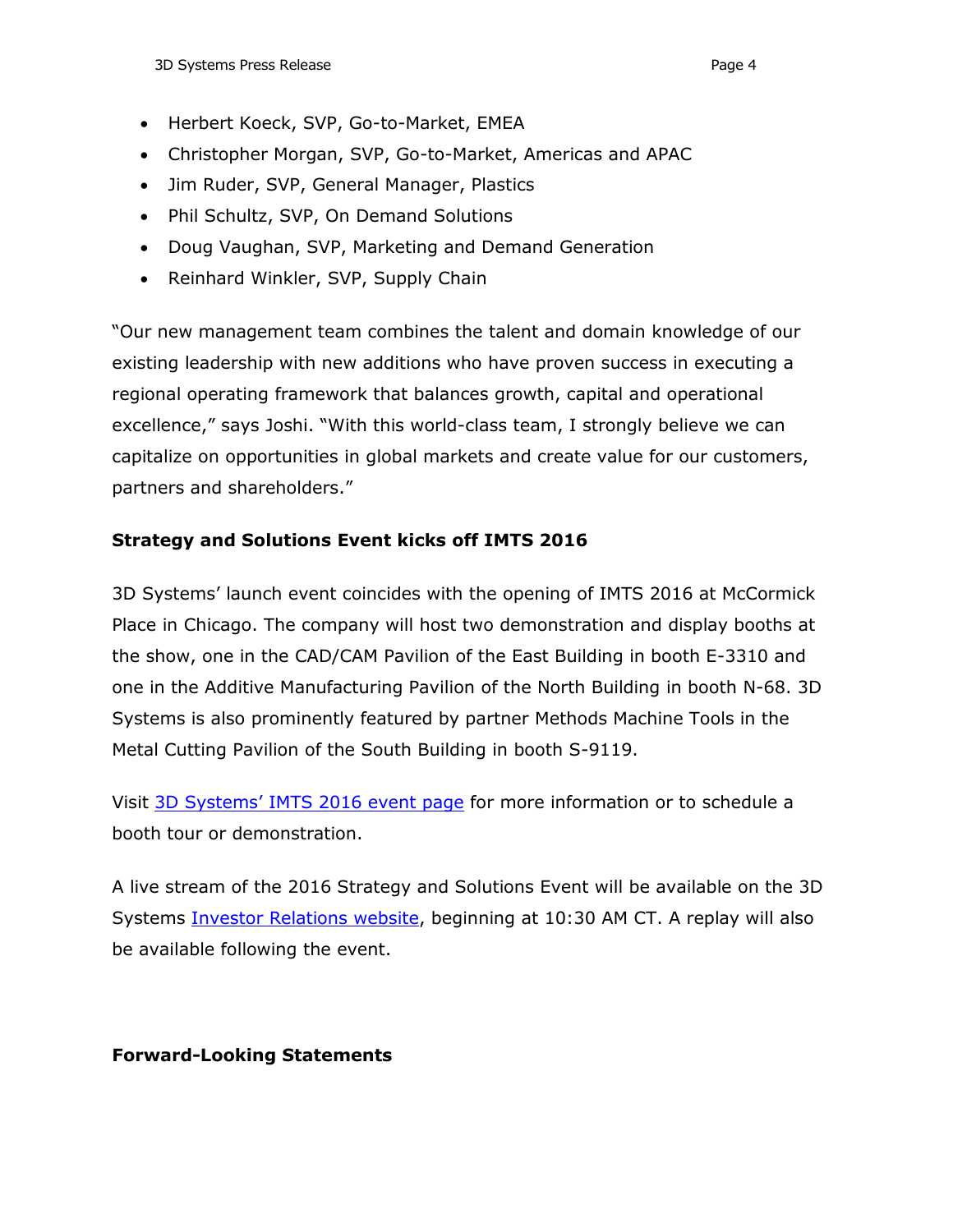Certain statements made in this release that are not statements of historical or current facts are forward-looking statements within the meaning of the Private Securities Litigation Reform Act of 1995. Forward-looking statements involve known and unknown risks, uncertainties and other factors that may cause the actual results, performance or achievements of the company to be materially different from historical results or from any future results or projections expressed or implied by such forward-looking statements. In many cases, forward looking statements can be identified by terms such as "believes," "belief," "expects," "estimates," "intends," "anticipates" or "plans" or the negative of these terms or other comparable terminology. Forward-looking statements are based upon managements beliefs, assumptions and current expectations and may include comments as to the company's beliefs and expectations as to future events and trends affecting its business and are necessarily subject to uncertainties, many of which are outside the control of the company. The factors described under the headings "Forward-Looking Statements" and "Risk Factors" in the company's periodic filings with the Securities and Exchange Commission, as well as other factors, could cause actual results to differ materially from those reflected or predicted in forward-looking statements. Although management believes that the expectations reflected in the forward-looking statements are reasonable, forwardlooking statements are not, and should not be relied upon as a guarantee of future performance or results, nor will they necessarily prove to be accurate indications of the times at which such performance or results will be achieved. The forwardlooking statements included are made only as the date of the statement. 3D Systems undertakes no obligation to update or review any forward-looking statements made by management or on its behalf, whether as a result of future developments, subsequent events or circumstances or otherwise.

#### **About 3D Systems**

3D Systems provides comprehensive 3D products and services, including 3D printers, print materials, on-demand manufacturing services and digital design tools.